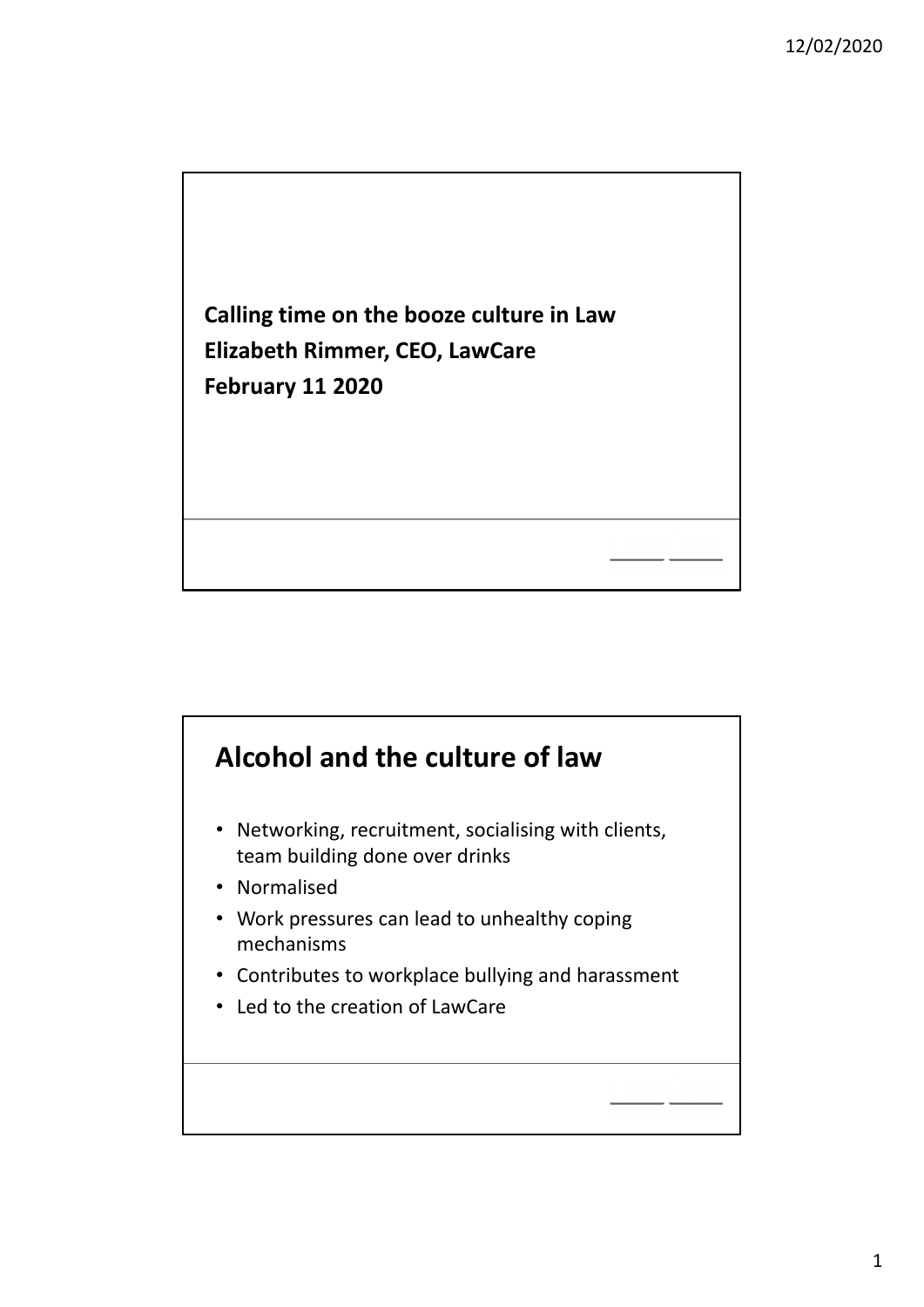

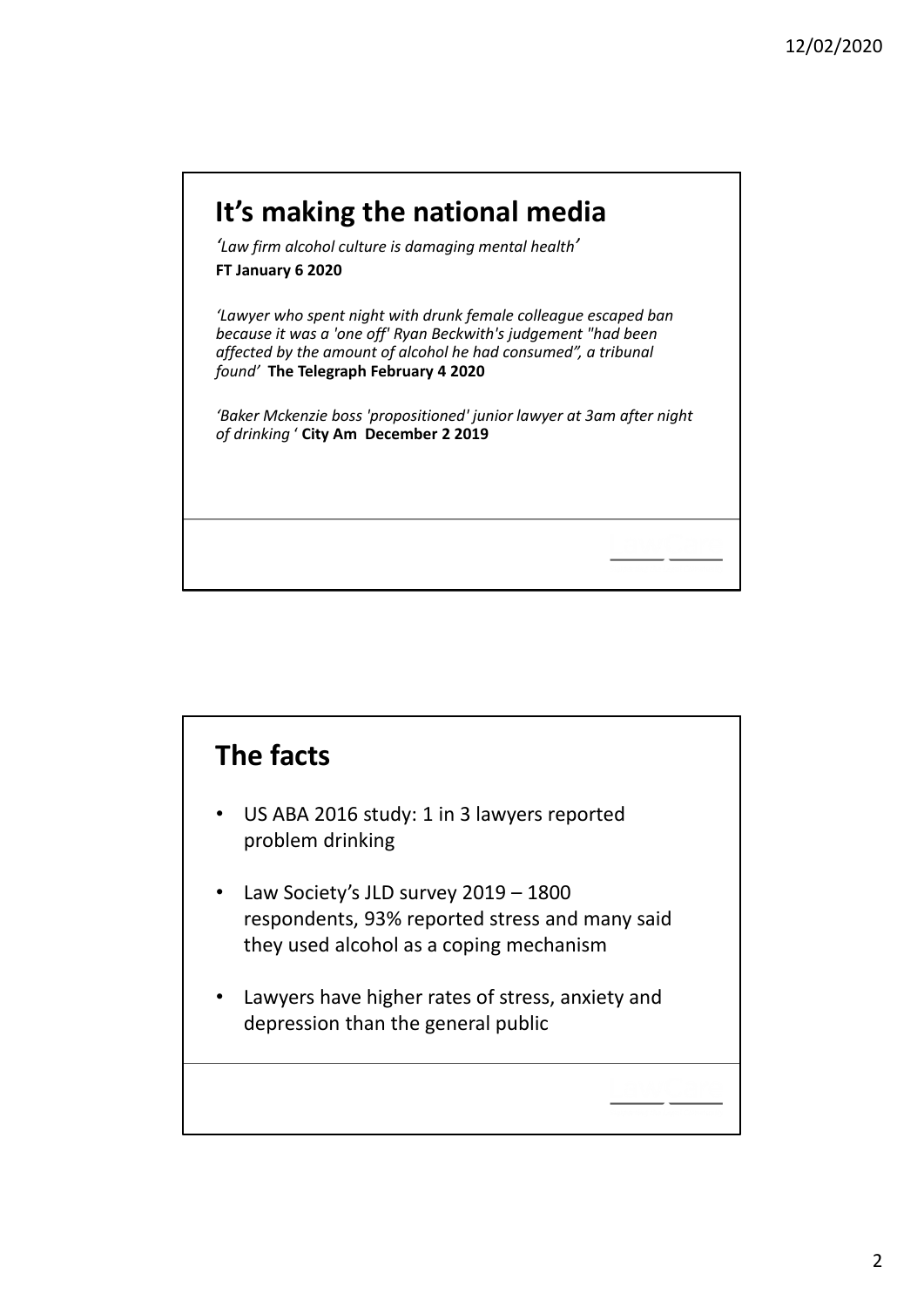## **'Thinking like a lawyer'**

- High personal goals/expectations ‐ competitive
- Prudent
- Reactive
- Over‐thinkers
- Perfectionists
- Self sufficient
- Pessimists
- Difficulty saying no
- 'Insecure overachievers'

## **The legal workplace**

- Competitive
- Pressured
- Long hours culture
- Managing expectations
- Hierarchical
- Negative emotion
- Bullying and harassment IBA survey 2019
- Vicarious trauma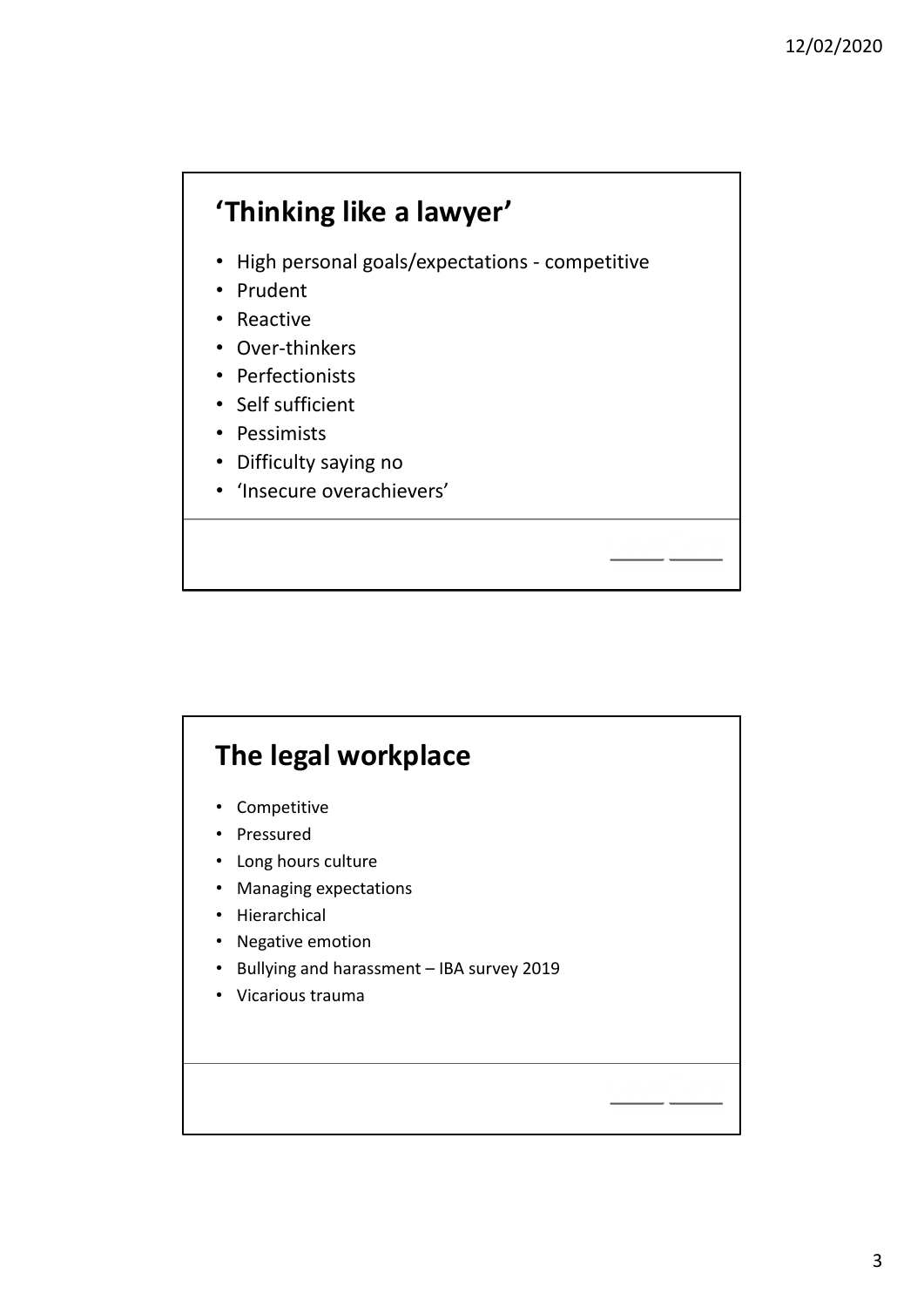

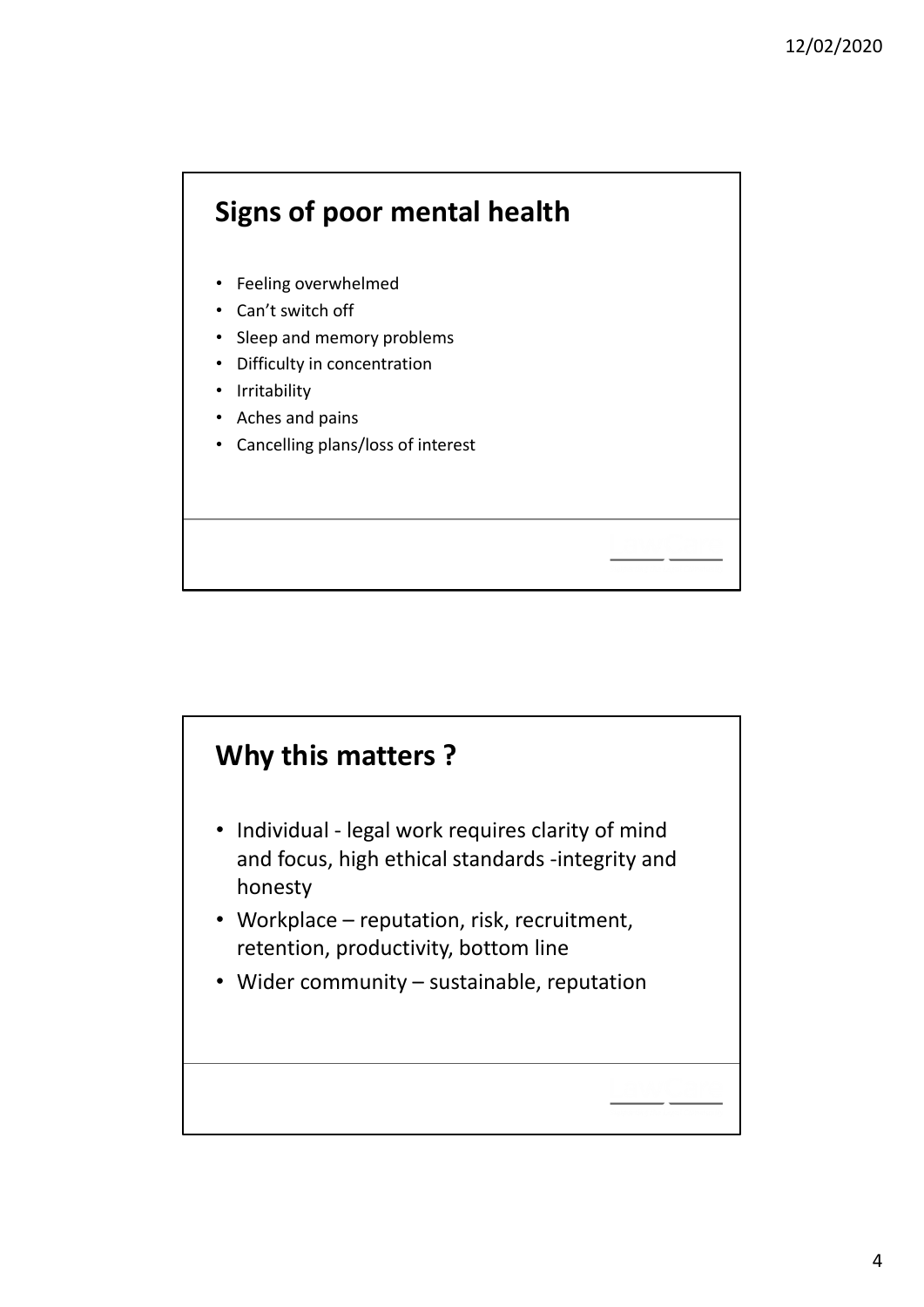

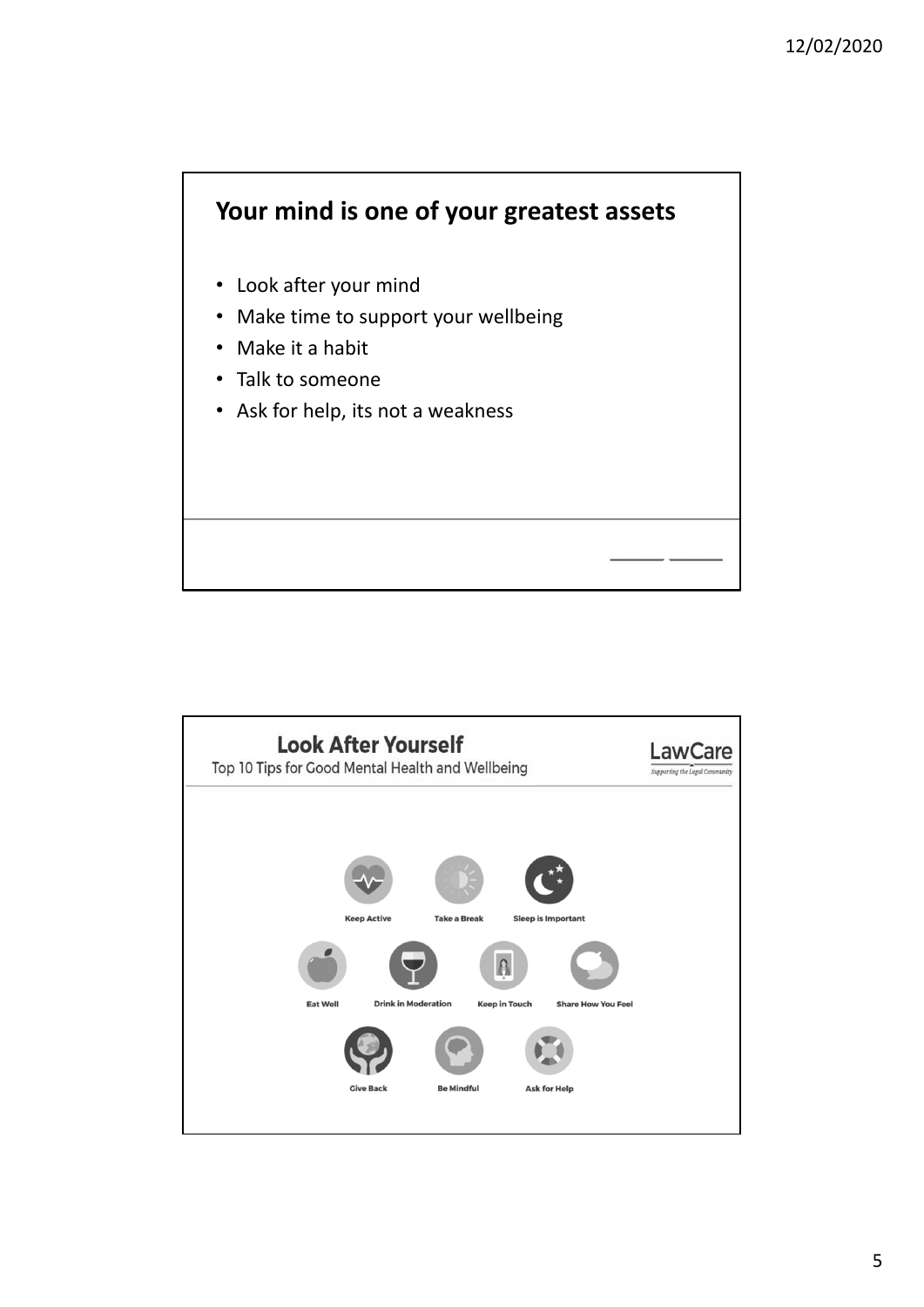

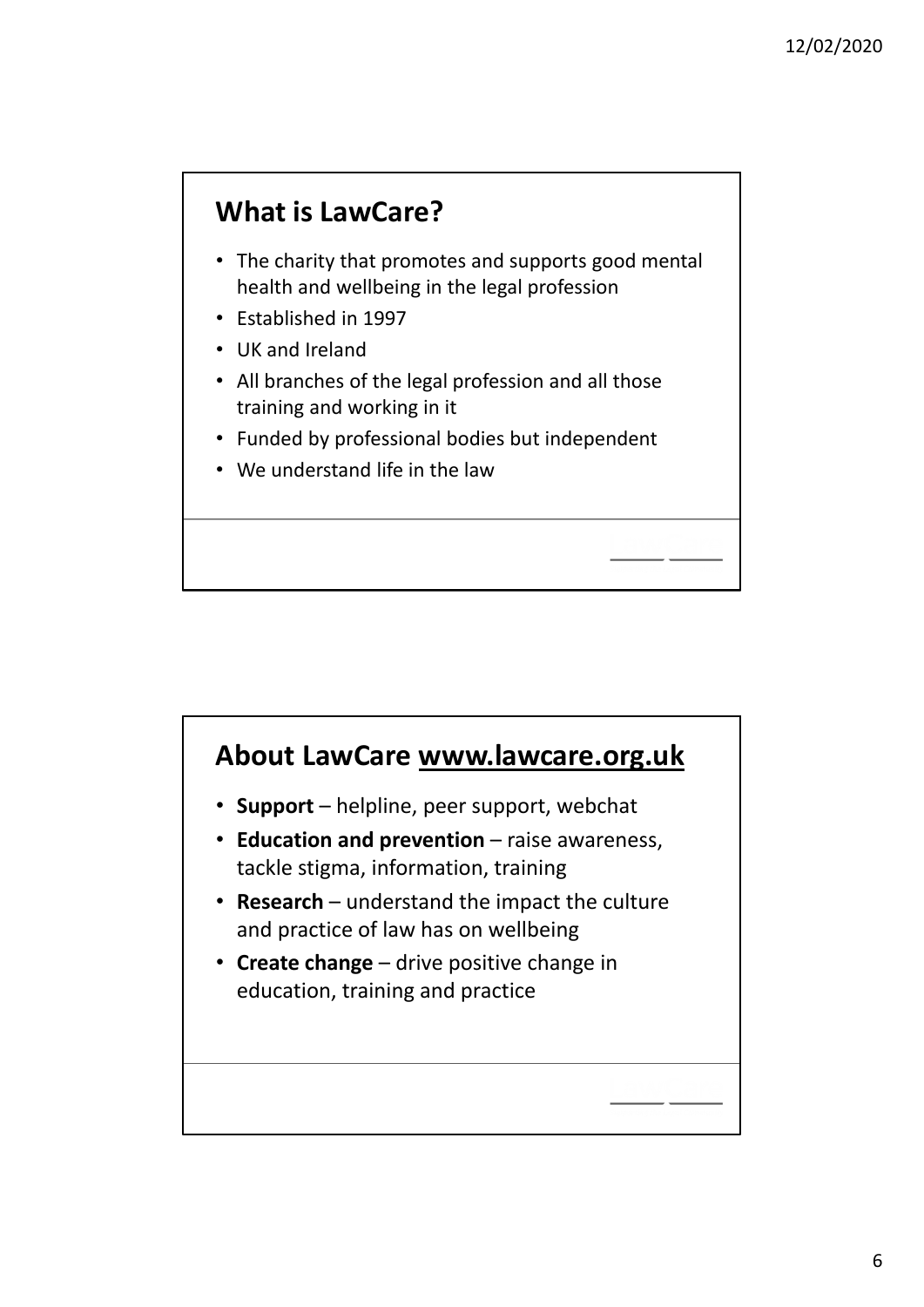## **Support – Helpline, webchat, email**

- Free, independent, confidential
- Discuss concerns
- Listen without judgment, with empathy
- Trained staff / volunteers have worked in the law
- Signposting
- Best practice standard

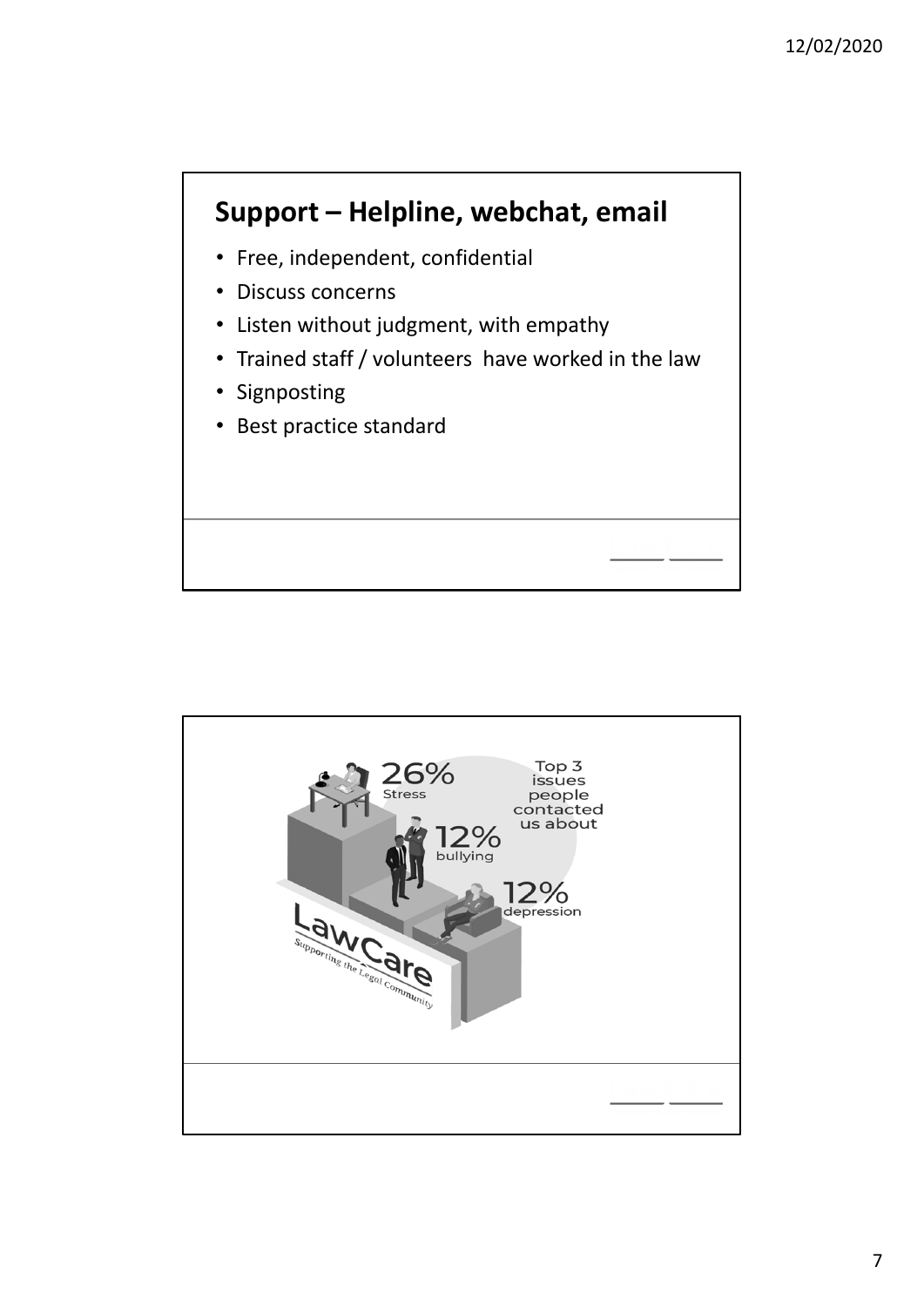#### **Prevention and education**

- Website www.lawcare.org.uk
- Factsheets including alcohol
- Practical wellbeing tips
- Workplace hub
- Real life stories and blogs
- LawCare News and events
- Awareness campaigns to tackle stigma
- Training, events, talks

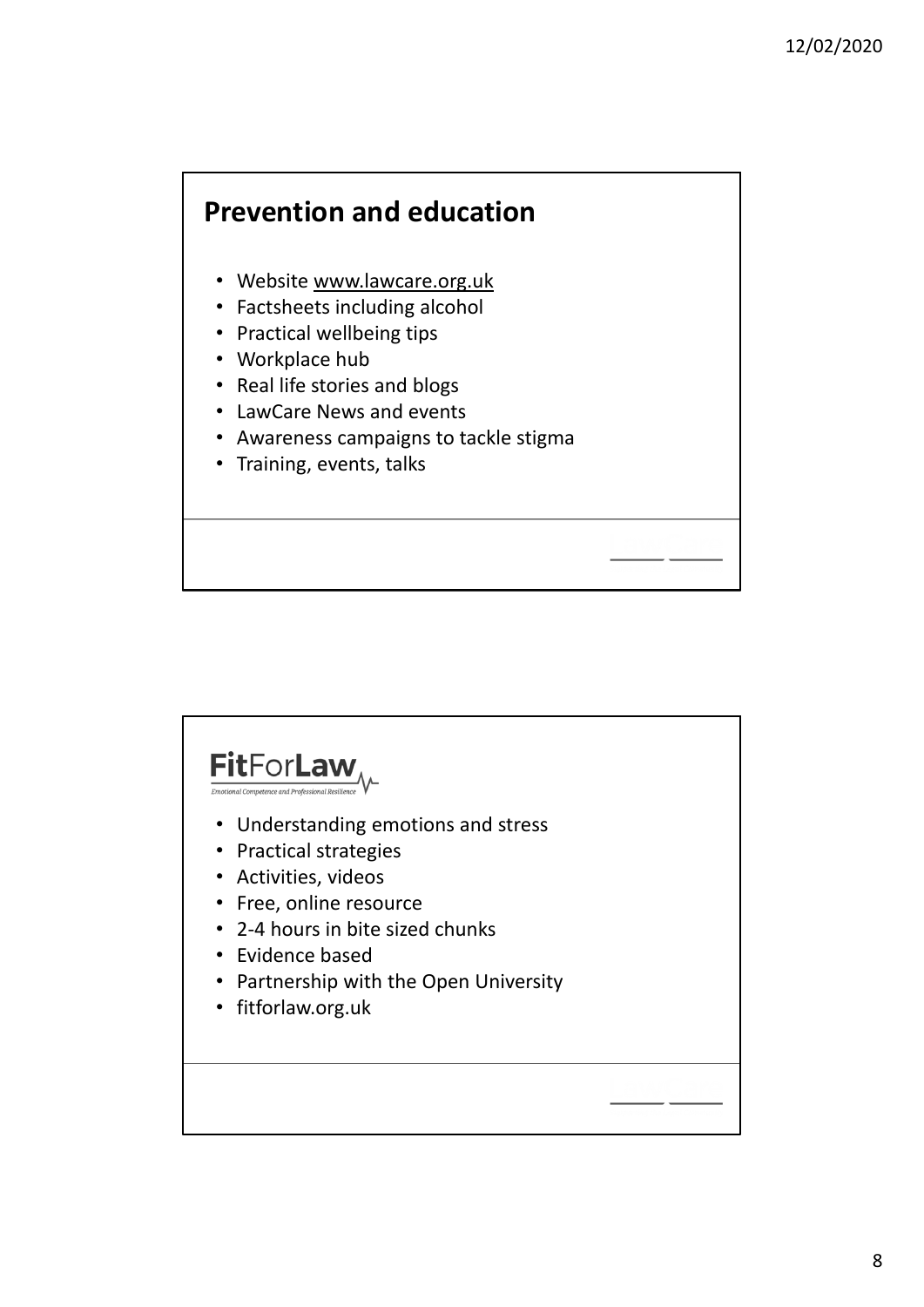